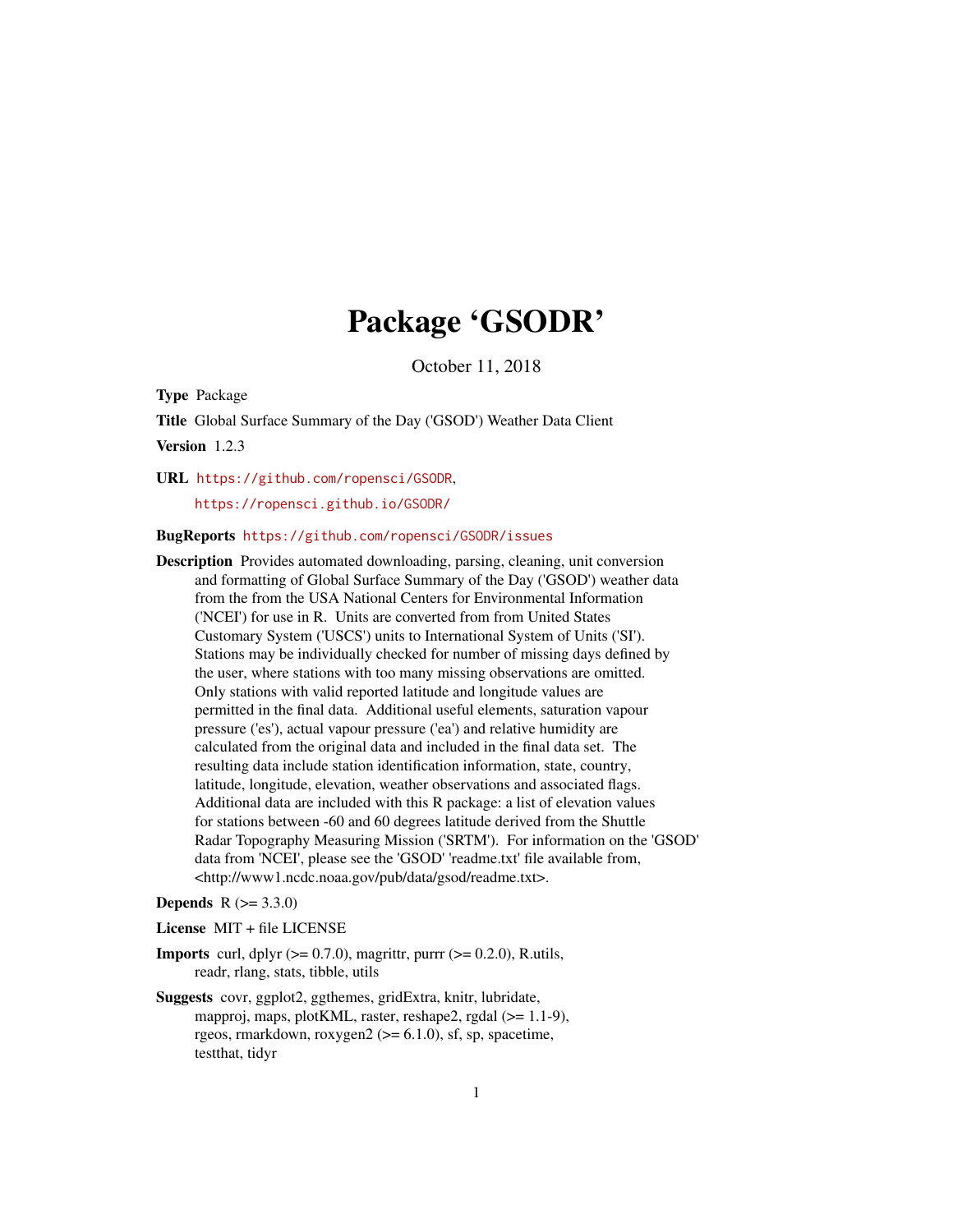RoxygenNote 6.1.0

Encoding UTF-8

NeedsCompilation no

Repository CRAN

LazyData FALSE

LazyLoad FALSE

ByteCompile TRUE

VignetteBuilder knitr

X-schema.org-applicationCategory Tools

X-schema.org-keywords US-NCEI, meteorological-data, global-weather, weather, weather-data, meteorology, station-data, surface-weather, data-access, US-NCDC

X-schema.org-isPartOf https://ropensci.org

Author Adam Sparks [aut, cre] (<https://orcid.org/0000-0002-0061-8359>), Tomislav Hengl [aut] (<https://orcid.org/0000-0002-9921-5129>), Andrew Nelson [aut] (<https://orcid.org/0000-0002-7249-3778>), Hugh Parsonage [cph, ctb] (<https://orcid.org/0000-0003-4055-0835>), Bob Rudis [cph, ctb] (<https://orcid.org/0000-0001-5670-2640>), Gwenael Giboire [ctb] (Several bug reports in early versions and testing feedback), Łukasz Pawlik [ctb] (Reported bug in windspeed conversion calculation), Ross Darnell [ctb] (Reported bug in 'Windows OS' versions causing 'GSOD' data untarring to fail)

Maintainer Adam Sparks <adamhsparks@gmail.com>

Date/Publication 2018-10-11 16:40:02 UTC

# R topics documented:

# **Index** [12](#page-11-0)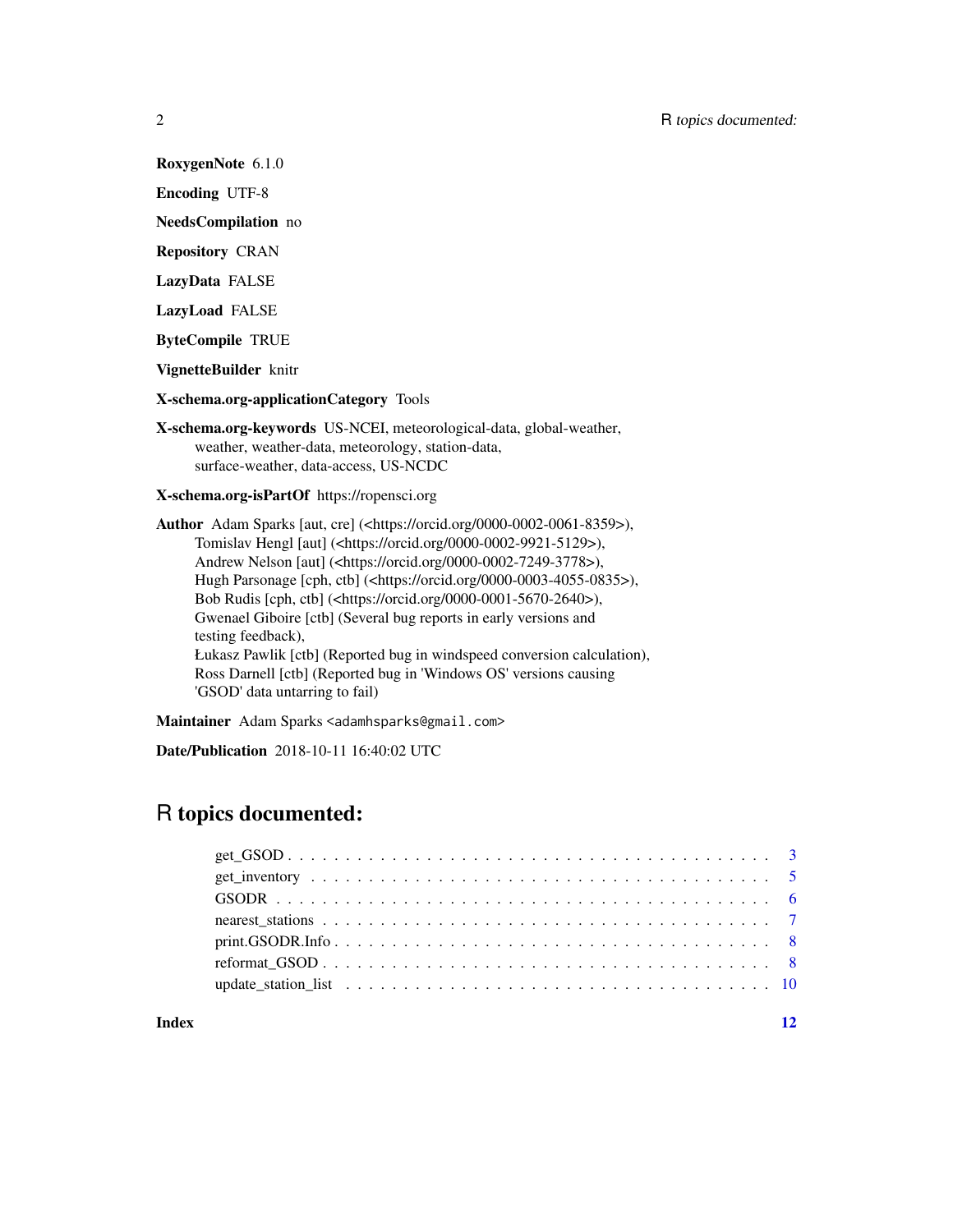<span id="page-2-1"></span><span id="page-2-0"></span>

### Description

This function automates downloading, cleaning, reformatting of data from the Global Surface Summary of the Day (GSOD) data provided by the [US National Centers for Environmental Information](https://data.noaa.gov/dataset/dataset/global-surface-summary-of-the-day-gsod/) [\(NCEI\),](https://data.noaa.gov/dataset/dataset/global-surface-summary-of-the-day-gsod/) Three additional useful elements: saturation vapour pressure (es), actual vapour pressure (ea) and relative humidity (RH) are calculated and returned in the final data frame.

# Usage

```
get_GSOD(years, station = NULL, country = NULL, max_missing = NULL,
  agroclimatology = FALSE)
```
# Arguments

| years           | Year(s) of weather data to download.                                                                                                                                                                                                                                                                                                                                                                                                                                                                                                                                                                                                          |
|-----------------|-----------------------------------------------------------------------------------------------------------------------------------------------------------------------------------------------------------------------------------------------------------------------------------------------------------------------------------------------------------------------------------------------------------------------------------------------------------------------------------------------------------------------------------------------------------------------------------------------------------------------------------------------|
| station         | Optional. Specify a station or multiple stations for which to retrieve, check and<br>clean weather data using <i>STNID</i> . The NCEI reports years for which the data are<br>available. This function checks against these years. However, not all cases are<br>properly documented and in some cases files may not exist on the FTP server<br>even though it is indicated that data was recorded for the station for a particular<br>year. If a station is specified that does not have an existing file on the server,<br>this function will silently fail and move on to existing files for download and<br>cleaning from the FTP server. |
| country         | Optional. Specify a country for which to retrieve weather data; full name or ISO<br>codes can be used.                                                                                                                                                                                                                                                                                                                                                                                                                                                                                                                                        |
| max_missing     | Optional. The maximum number of days allowed to be missing from a station's<br>data before it is excluded from final file output.                                                                                                                                                                                                                                                                                                                                                                                                                                                                                                             |
| agroclimatology |                                                                                                                                                                                                                                                                                                                                                                                                                                                                                                                                                                                                                                               |
|                 | Optional. Logical. Only clean data for stations between latitudes 60 and -60 for<br>agroclimatology work, defaults to FALSE. Set to TRUE to include only stations<br>within the confines of these latitudes.                                                                                                                                                                                                                                                                                                                                                                                                                                  |

#### Details

Stations reporting a latitude of  $\langle$  -90 or  $\rangle$  90 or longitude of  $\langle$  -180 or  $\rangle$  180 are removed. Stations may be individually checked for number of missing days to assure data quality and omitting stations with too many missing observations.

All units are converted to International System of Units (SI), *e.g.* Fahrenheit to Celsius and inches to millimetres.

Alternative elevation measurements are supplied for missing values or values found to be questionable based on the Consultative Group for International Agricultural Research's Consortium for Spatial Information group's (CGIAR-CSI) Shuttle Radar Topography Mission 90 metre (SRTM 90m)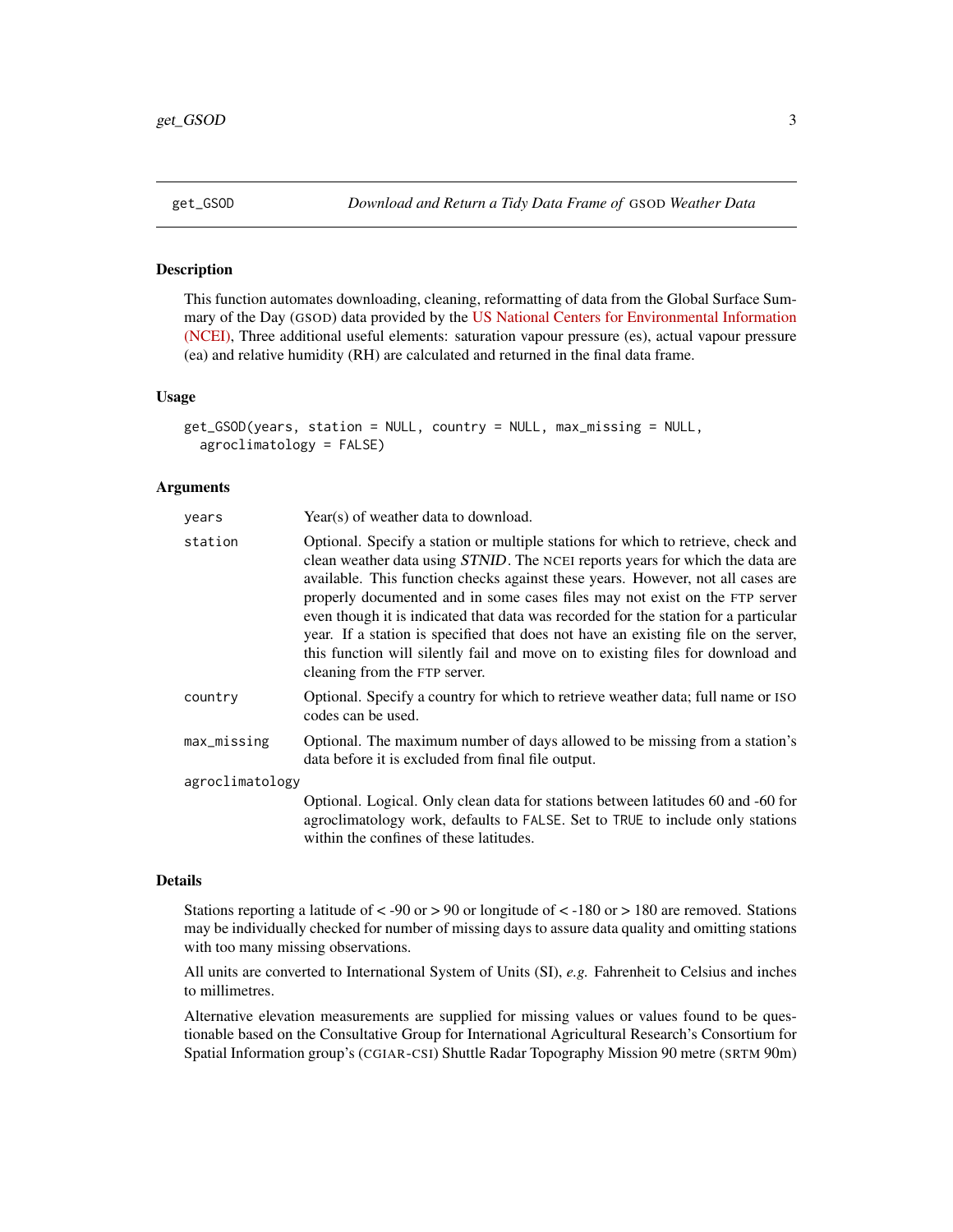digital elevation data based on NASA's original SRTM 90m data. Further information on these data and methods can be found on GSODR's [GitHub repository.](https://github.com/ropensci/GSODR/blob/master/data-raw/fetch_isd-history.md)

Data summarise each year by station, which include vapour pressure and relative humidity elements calculated from existing data in GSOD.

All missing values in resulting files are represented as NA regardless of which field they occur in.

For a complete list of the fields and description of the contents and units, please refer to Appendix 1 in the GSODR vignette, vignette("GSODR", package = "GSODR").

For more information see the description of the data provided by NCEI, [http://www7.ncdc.noaa.](http://www7.ncdc.noaa.gov/CDO/GSOD_DESC.txt) [gov/CDO/GSOD\\_DESC.txt](http://www7.ncdc.noaa.gov/CDO/GSOD_DESC.txt).

#### Value

A data frame as a [tibble](#page-0-0) object of weather data.

#### Note

While **GSODR** does not distribute GSOD weather data, users of the data should note the conditions that the U.S. NCEI places upon the GSOD data. "The following data and products may have conditions placed on their international commercial use. They can be used within the U.S. or for non-commercial international activities without restriction. The non-U.S. data cannot be redistributed for commercial purposes. Re-distribution of these data by others must provide this same notification."

#### Author(s)

Adam H Sparks, <adamhsparks@gmail.com>

# References

Jarvis, A., Reuter, H. I, Nelson, A., Guevara, E. (2008) Hole-filled SRTM for the globe Version 4, available from the CGIAR-CSI SRTM 90m Database <http://srtm.csi.cgiar.org>

#### See Also

[reformat\\_GSOD](#page-7-1)

#### Examples

```
# Download weather station for Toowoomba, Queensland for 2010
t <- get_GSOD(years = 2010, station = "955510-99999")
t
```
<span id="page-3-0"></span>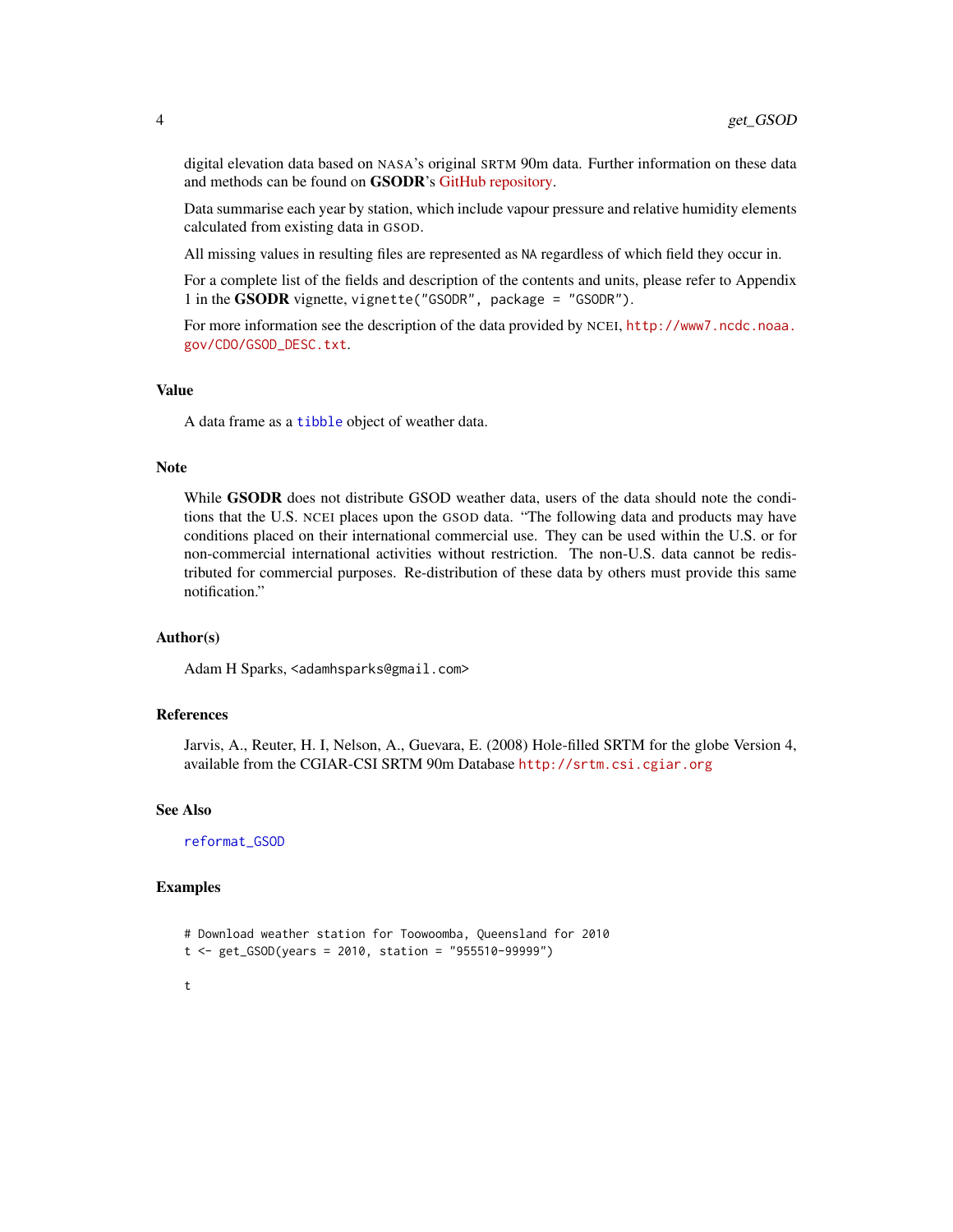<span id="page-4-1"></span><span id="page-4-0"></span>get\_inventory *Download and Return a Tidy Data Frame of* GSOD *Weather Station Data Inventories*

# Description

The NCEI maintains a document, [ftp://ftp.ncdc.noaa.gov/pub/data/noaa/isd-inventory.](ftp://ftp.ncdc.noaa.gov/pub/data/noaa/isd-inventory.txt) [txt](ftp://ftp.ncdc.noaa.gov/pub/data/noaa/isd-inventory.txt), which lists the number of weather observations by station-year-month from the beginning of the stations' records. This function retrieves that document and prints an information header displaying the last update time with a data frame of the inventory information for each station-yearmonth.

# Usage

get\_inventory()

# Value

A data frame as a [tibble](#page-0-0) object of station inventories

# Note

The GSOD data, which are downloaded and manipulated by GSODR, stipulate that the following notice should be given. "The following data and products may have conditions placed on their international commercial use. They can be used within the U.S. or for non- commercial international activities without restriction. The non-U.S. data cannot be redistributed for commercial purposes. Re-distribution of these data by others must provide this same notification."

The download process can take quite some time to complete.

#### Author(s)

Adam H Sparks, <adamhsparks@gmail.com>

# Examples

```
inventory <- get_inventory()
inventory
```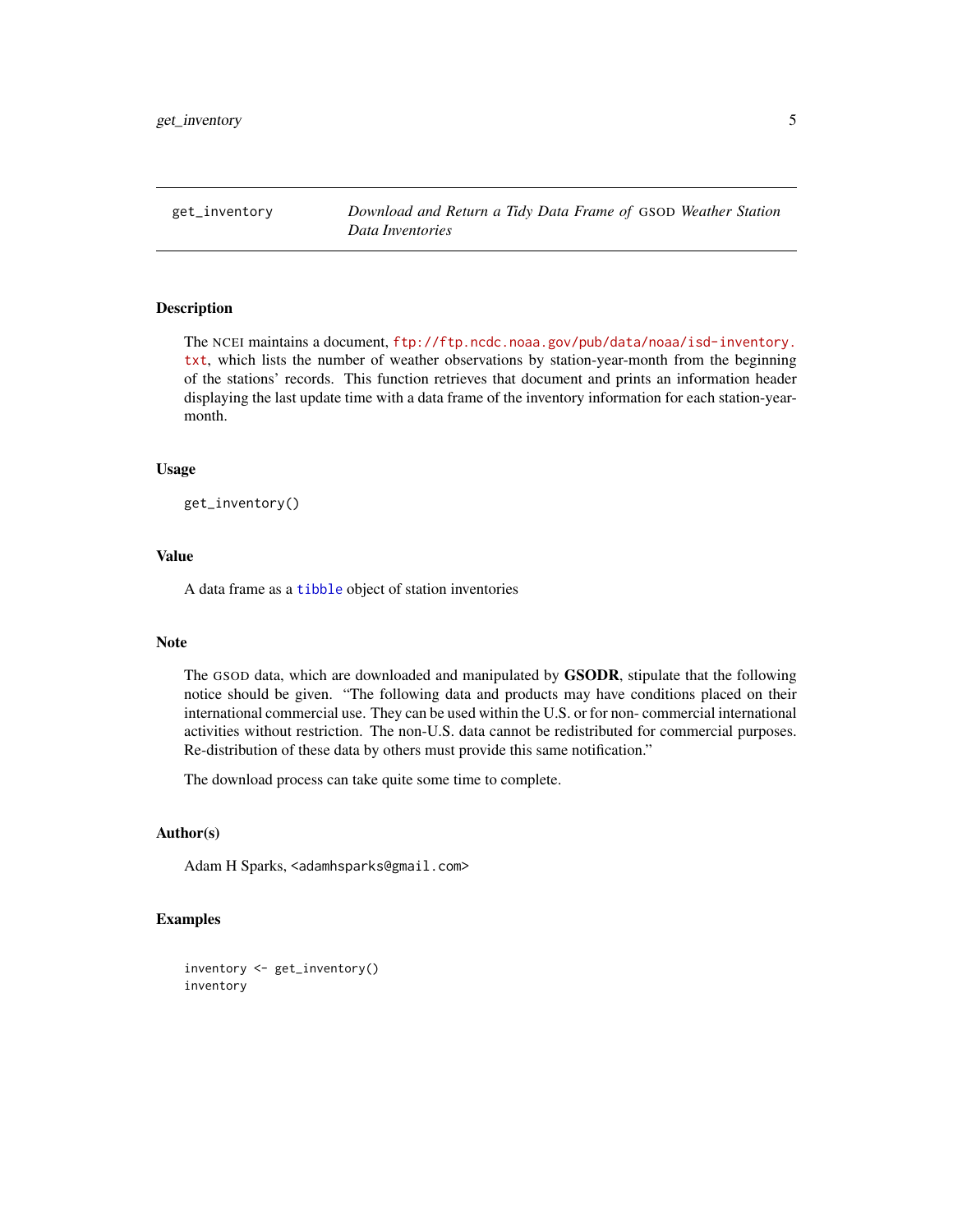#### <span id="page-5-0"></span>Description

Provides automated downloading, parsing, cleaning, unit conversion and formatting of Global Surface Summary of the Day (GSOD) weather data from the from the USA's National Centre for Environmental Information (NCEI) for use in **. All units are converted from United States Customary** System (USCS) units to International System of Units (SI). Stations may be individually checked for number of missing days defined by the user, where stations with too many missing observations are omitted. Only stations with valid reported latitude and longitude values are permitted in the final data. Additional useful elements, saturation vapour pressure ('es'), actual vapour pressure ('ea') and relative humidity (RH) are calculated from the original data and included in the final data set. The resulting data include station identification information, state, country, latitude, longitude, elevation, weather observations and associated flags.

#### Details

Additional data are included: a list of elevation values for stations between -60 and 60 degrees latitude derived from the Shuttle Radar Topography Measuring Mission (SRTM).

For information on the GSOD data from NCEI, please see the GSOD readme.txt file available from, <http://www1.ncdc.noaa.gov/pub/data/gsod/readme.txt>.

For climate data that have been formatted specifically for use with the **GSODR** package, please see the GSODRdata package (Sparks *et al*.) available from GitHub: [https://adamhsparks.github.](https://adamhsparks.github.io/GSODRdata/) [io/GSODRdata/](https://adamhsparks.github.io/GSODRdata/). Four data frames of climate data are provided from various sources for GSOD station locations.

#### Author(s)

Adam Sparks, Tomislav Hengl and Andrew Nelson

#### Source

<https://data.noaa.gov/dataset/dataset/global-surface-summary-of-the-day-gsod/>

# References

Karger, D. N., Conrad, O., Bohner, J., Kawohl, T., Kreft, H., Soria-Auza, R. W., *et al*. (2016) Climatologies at high resolution for the Earth land surface areas. *arXiv preprint* arXiv:1607.00217

New, M., Lister, D., Hulme, M., Makin, I., (2002) A high-resolution data set of surface climate over global land areas. *Climate Research* 21:1–25

Sparks A., Hengl T., Nelson A. (2018) GSODRdata: Extra Climate Data for the GSODR Package. R package version 0.2.10, <https://adamhsparks.github.io/GSODRdata/index.html>.

Wilson A. M., Jetz W. (2016) Remotely Sensed High-Resolution Global Cloud Dynamics for Predicting Ecosystem and Biodiversity Distributions. *PLoS Biol* 14(3): e1002415. doi:10.1371/journal. pbio.1002415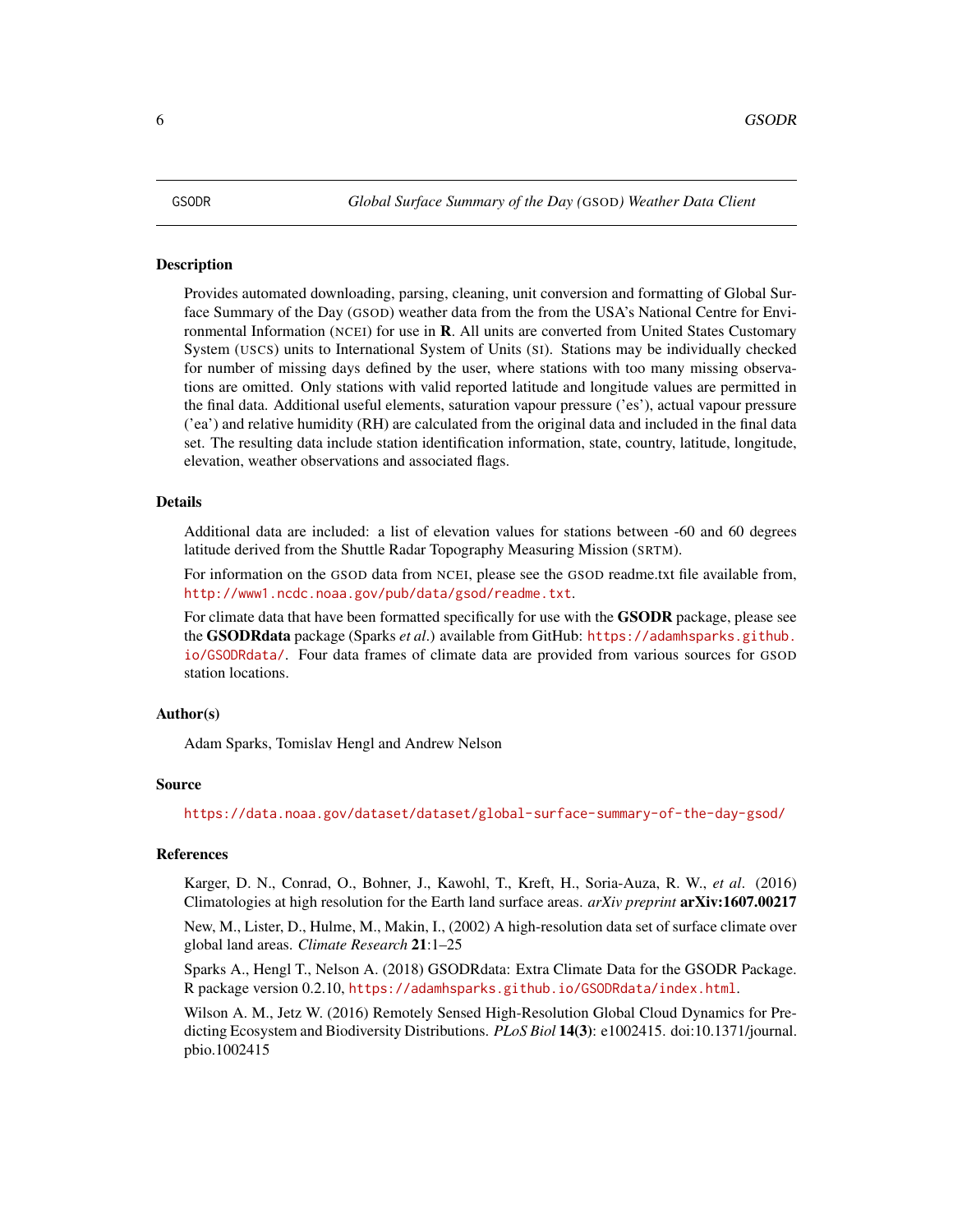# <span id="page-6-0"></span>nearest\_stations 7

#### See Also

#### GSODR functions:

[get\\_GSOD](#page-2-1) Download, Clean, Reformat Generate New Elements and Return a Tidy Data Frame of GSOD Weather Data

[reformat\\_GSOD](#page-7-1) Clean, Reformat Generate New Elements and Return a Tidy Data Frame of GSOD Weather Data from Local Disk

[nearest\\_stations](#page-6-1) Find Nearest GSOD Stations to Specified a Latitude and Longitude

[update\\_station\\_list](#page-9-1) Download the Latest Station List Information and Update GSODR's Internal Database

[get\\_inventory](#page-4-1) Download and return a tidy data frame of GSOD weather station data inventories

# Useful links:

- Static documentation at <https://ropensci.github.io/GSODR/>
- Development repository at <https://github.com/ropensci/GSODR>
- Report bugs at <https://github.com/ropensci/GSODR/issues>

<span id="page-6-1"></span>nearest\_stations *Find Nearest* GSOD *Stations to a Specified Latitude and Longitude*

#### **Description**

Given latitude and longitude values entered as decimal degrees (DD), this function returns a list (atomic vector) of STNID values, which can be used in [get\\_GSOD](#page-2-1) to query for specific stations as an argument in the station parameter of that function.

# Usage

```
nearest_stations(LAT, LON, distance)
```
#### Arguments

| LAT      | Latitude expressed as decimal degrees (DD) (WGS84)                       |
|----------|--------------------------------------------------------------------------|
| LON      | Longitude expressed as decimal degrees (DD) (WGS84)                      |
| distance | Distance in kilometres from point for which stations are to be returned. |

#### Value

[vector](#page-0-0) object of station identification numbers

#### Note

The GSOD data, which are downloaded and manipulated by GSODR stipulate that the following notice should be given. "The following data and products may have conditions placed on their international commercial use. They can be used within the U.S. or for non- commercial international activities without restriction. The non-U.S. data cannot be redistributed for commercial purposes. Re-distribution of these data by others must provide this same notification."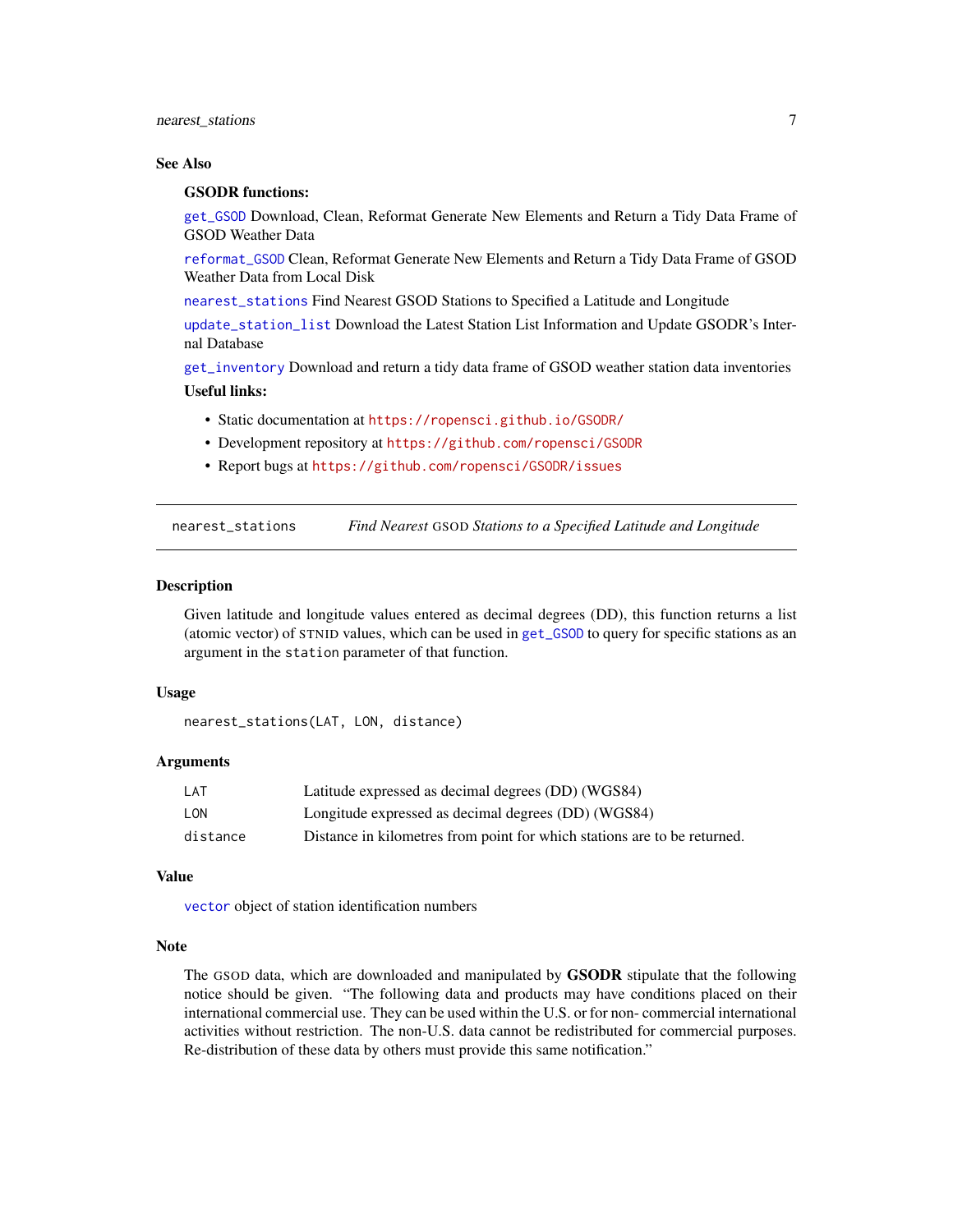#### <span id="page-7-0"></span>Author(s)

Adam H Sparks, <adamhsparks@gmail.com>

### Examples

```
# Find stations within a 100km radius of Toowoomba, QLD, AUS
```

```
n <- nearest_stations(LAT = -27.5598, LON = 151.9507, distance = 100)
n
```
print.GSODR.Info *Prints GSODR.info object.*

#### Description

Prints GSODR.info object.

#### Usage

```
## S3 method for class 'GSODR.Info'
print(x, \ldots)
```
# Arguments

|   | GSODR.info object |
|---|-------------------|
| . | ignored           |

<span id="page-7-1"></span>reformat\_GSOD *Tidy and Return a Data Frame of* GSOD *Weather from Local Data*

# Description

This function automates cleaning and reformatting of GSOD station files in

"WMO-WBAN-YYYY.op.gz" format that have been downloaded from the United States National Center for Environmental Information's (NCEI) FTP server. Three new elements; saturation vapour pressure (es), actual vapour pressure (ea) and relative humidity are calculated and returned in the final data as well. All units are converted to International System of Units (SI), *e.g.* Fahrenheit to Celsius and inches to millimetres. Alternative elevation measurements are supplied for missing values or values found to be questionable based on the Consultative Group for International Agricultural Research's Consortium for Spatial Information group's (CGIAR-CSI) Shuttle Radar Topography Mission 90 metre (SRTM 90m) digital elevation data based on NASA's original SRTM 90m data.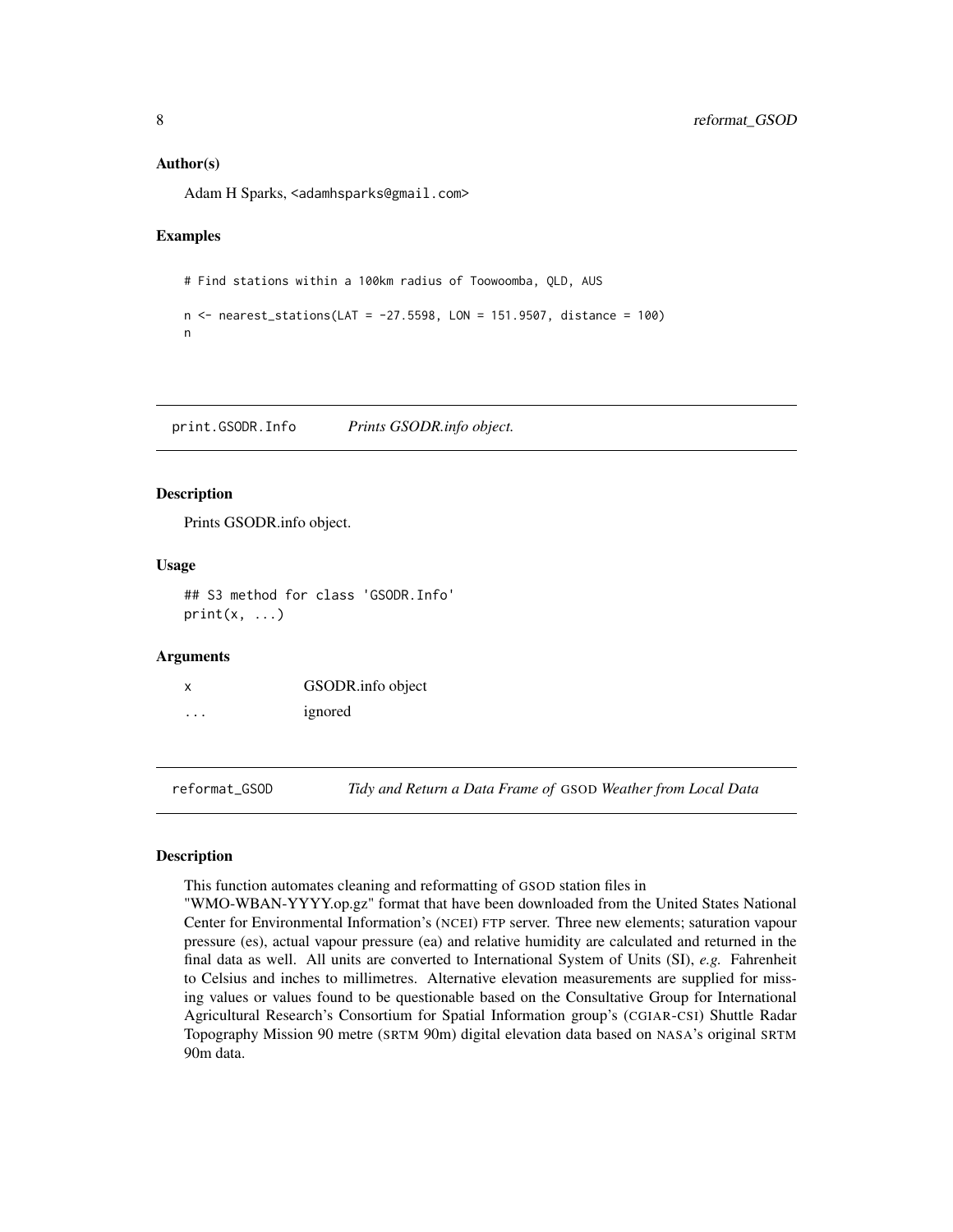# <span id="page-8-0"></span>reformat\_GSOD 9

#### Usage

reformat\_GSOD(dsn = NULL, file\_list = NULL)

#### Arguments

| dsn       | User supplied file path to location of data files on local disk for tidying. |
|-----------|------------------------------------------------------------------------------|
| file_list | User supplied list of files of data on local disk for tidying.               |

# Details

If multiple stations are given, data are summarised for each year by station, which include vapour pressure and relative humidity elements calculated from existing data in GSOD. Else, single stations are tidied and a data frame is returned.

All missing values in resulting files are represented as NA regardless of which field they occur in.

Only station files in the original ".op.gz" file format are supported by this function. If you have downloaded the full annual "gsod\_YYYY.tar" file you will need to extract the individual station files from the tar file first to use this function.

For a complete list of the fields and description of the contents and units, please refer to Appendix 1 in the GSODR vignette, vignette("GSODR", package = "GSODR").

# Value

A data frame as a [tibble](#page-0-0) object of weather data.

#### Note

While **GSODR** does not distribute GSOD weather data, users of the data should note the conditions that the U.S. NCEI places upon the GSOD data. "The following data and products may have conditions placed on their international commercial use. They can be used within the U.S. or for non-commercial international activities without restriction. The non-U.S. data cannot be redistributed for commercial purposes. Re-distribution of these data by others must provide this same notification."

#### Author(s)

Adam H Sparks, <adamhsparks@gmail.com>

#### References

Jarvis, A., Reuter, H.I, Nelson, A., Guevara, E. (2008) Hole-filled SRTM for the globe Version 4, available from the CGIAR-CSI SRTM 90m Database <http://srtm.csi.cgiar.org>

#### See Also

For automated downloading and tidying see the [get\\_GSOD](#page-2-1) function which provides expanded functionality for automatically downloading and expanding annual GSOD files and cleaning station files.

[get\\_GSOD](#page-2-1)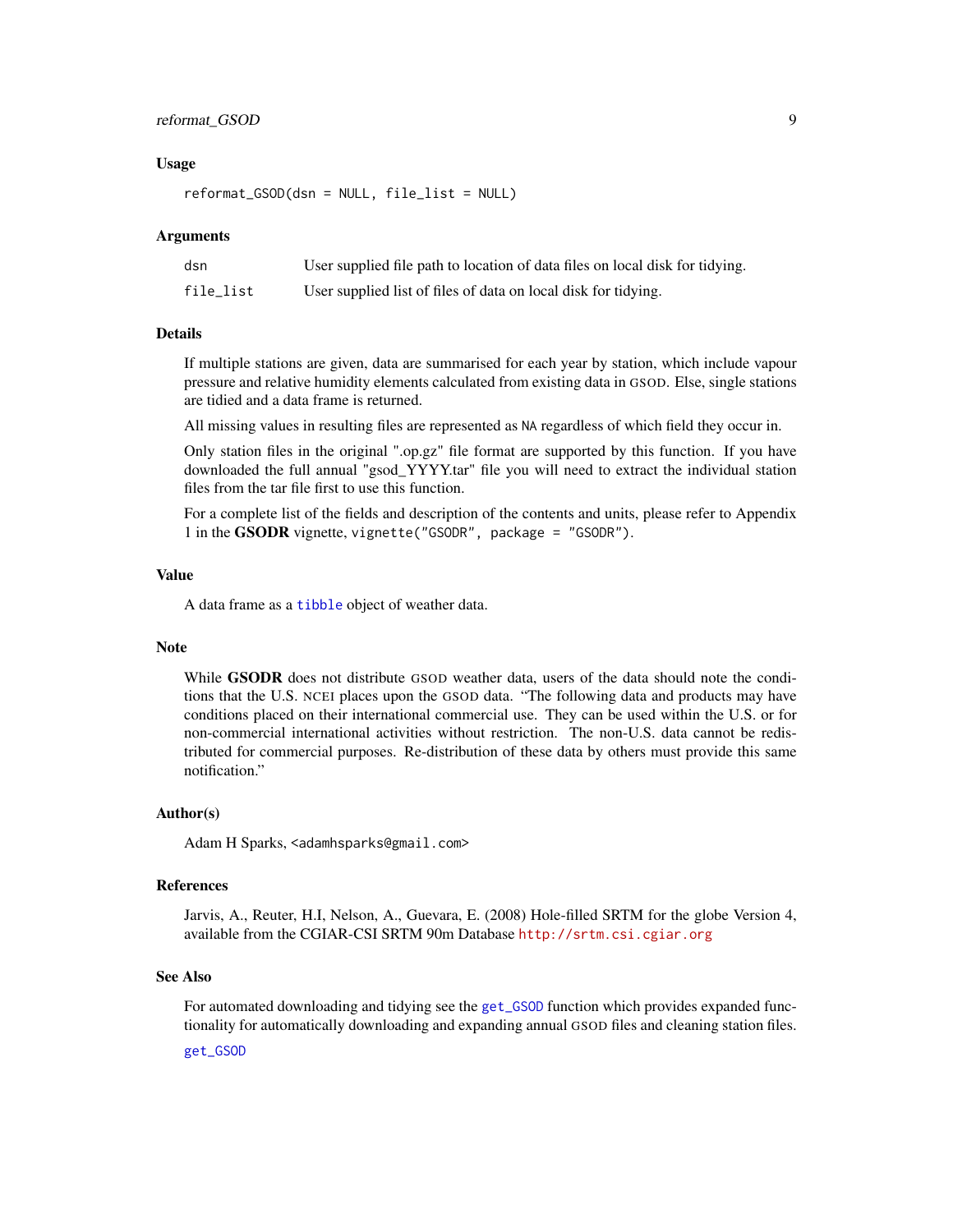# <span id="page-9-0"></span>Examples

```
# Download data to 'tempdir()'
download.file(url =
  "ftp://ftp.ncdc.noaa.gov/pub/data/gsod/2010/955510-99999-2010.op.gz",
      destfile = file.path(tempdir(), "955510-99999-2010.op.gz"),
      mode = "wb")# Reformat station data files in R's tempdir() directory
x \leftarrow \text{reformat_GSOD}(dsn = \text{tempdir}())x
```
<span id="page-9-1"></span>update\_station\_list *Download Latest Station List Information and Update Internal Database*

# Description

This function downloads the latest station list (isd-history.csv) from the NCEI FTP server and updates the data distributed with **GSODR** to the latest stations available. These data provide unique identifiers, country, state (if in U.S.), latitude, longitude, elevation and when weather observations begin and end. Stations with invalid latitude and longitude values will not be included.

# Usage

```
update_station_list()
```
# Details

Care should be taken when using this function if reproducibility is necessary as different machines with the same version of **GSODR** can end up with different versions of the isd\_history.csv file internally.

There is no need to use this unless you know that a station exists in the **GSODR** data that is not available in the self-contained database.

```
To directly access these data, use:
load(system.file("extdata", "isd_history.rda", package = "GSODR"))
```
# Author(s)

Adam H Sparks, <adamhsparks@gmail.com>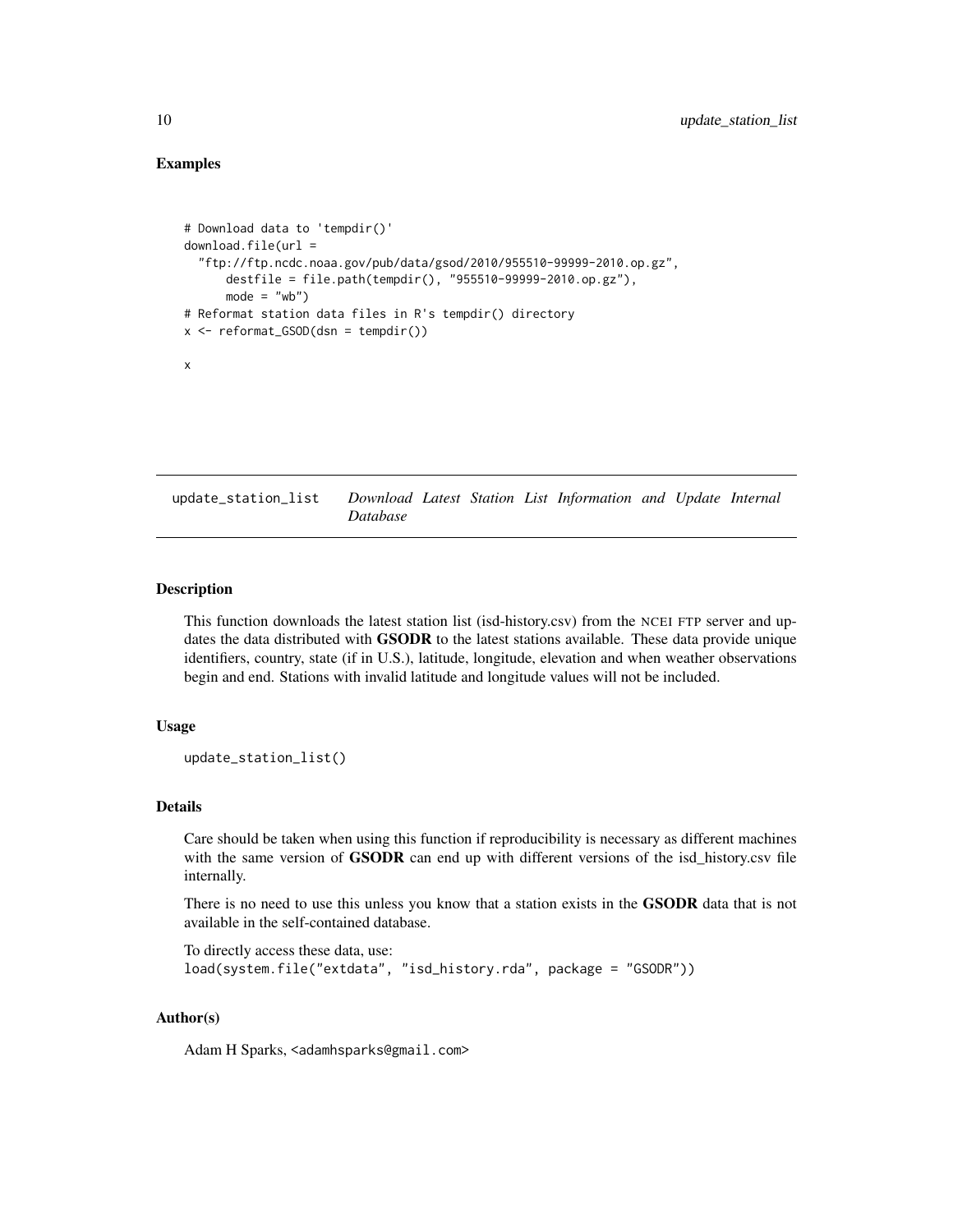update\_station\_list 11

# Examples

## Not run: update\_station\_list()

## End(Not run)